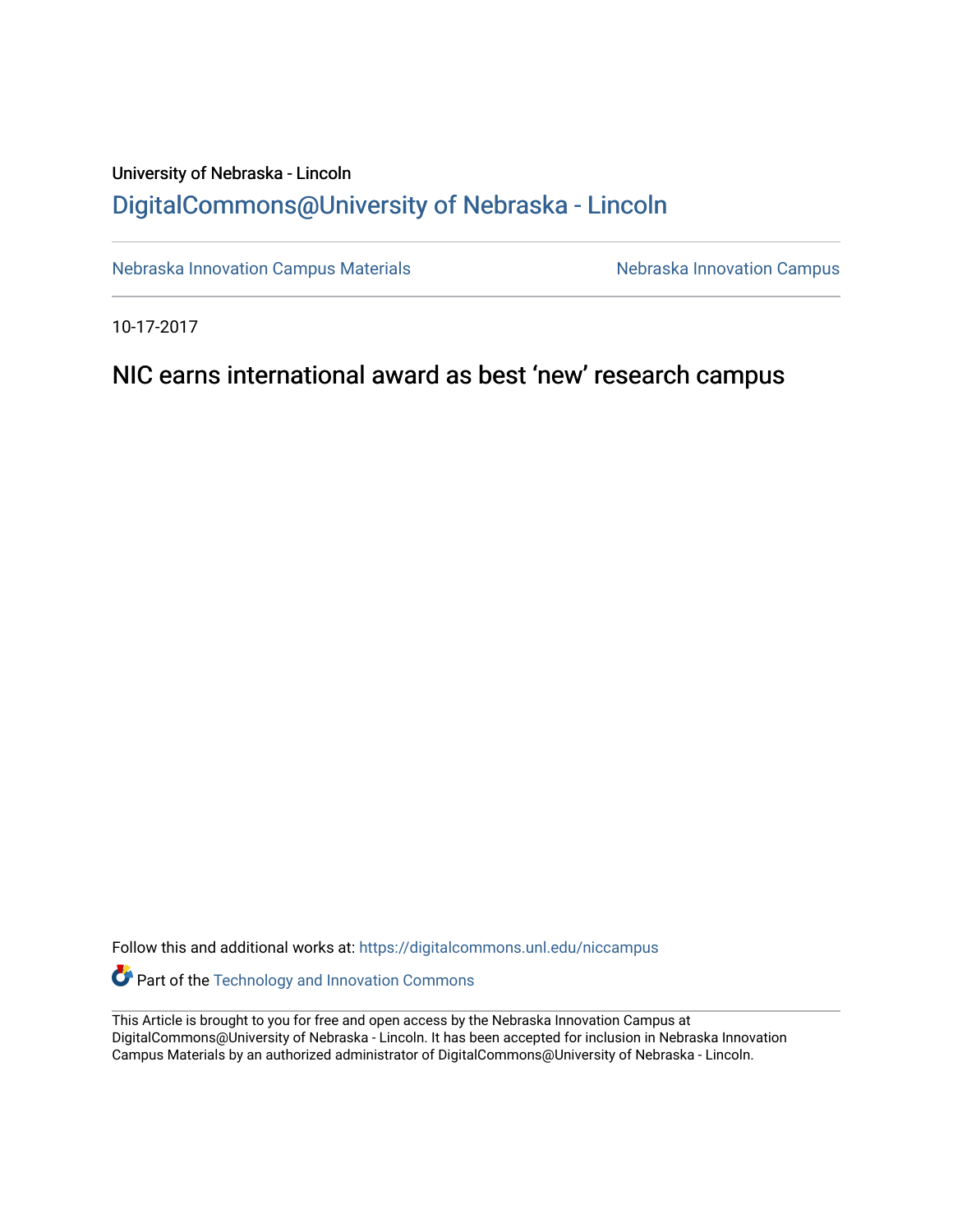# NIC earns international award as best 'new'  $\frac{1}{2}$ ' research campus



Reflecting five years of momentum, Nebraska Innovation Campus was honored with the Emerging Research Park Award from the Association of University Research Parks on Oct. 11.

The award, among several of the association's Awards of Excellence, is presented annually to a research park that has been in operation fewer than 10 years and excels in bringing technology from the laboratory to economically viable business activities, promoting business growth, jobs and public revenue.

Those considered for the award must also display participation in the university and federal lab community, positive effecting university research funding and recruitment of superior students, faculty and researchers.

Dan Duncan, NIC's executive director, thanked state lawmakers, private-sector collaborators and others whose early partnership has added critical momentum to the university's work in attracting talent to the campus and growing the economy.

"We are deeply honored that AURP has selected Nebraska Innovation Campus for this prestigious award," said Daniel Duncan, NIC's executive director. "Recognition by our peers is